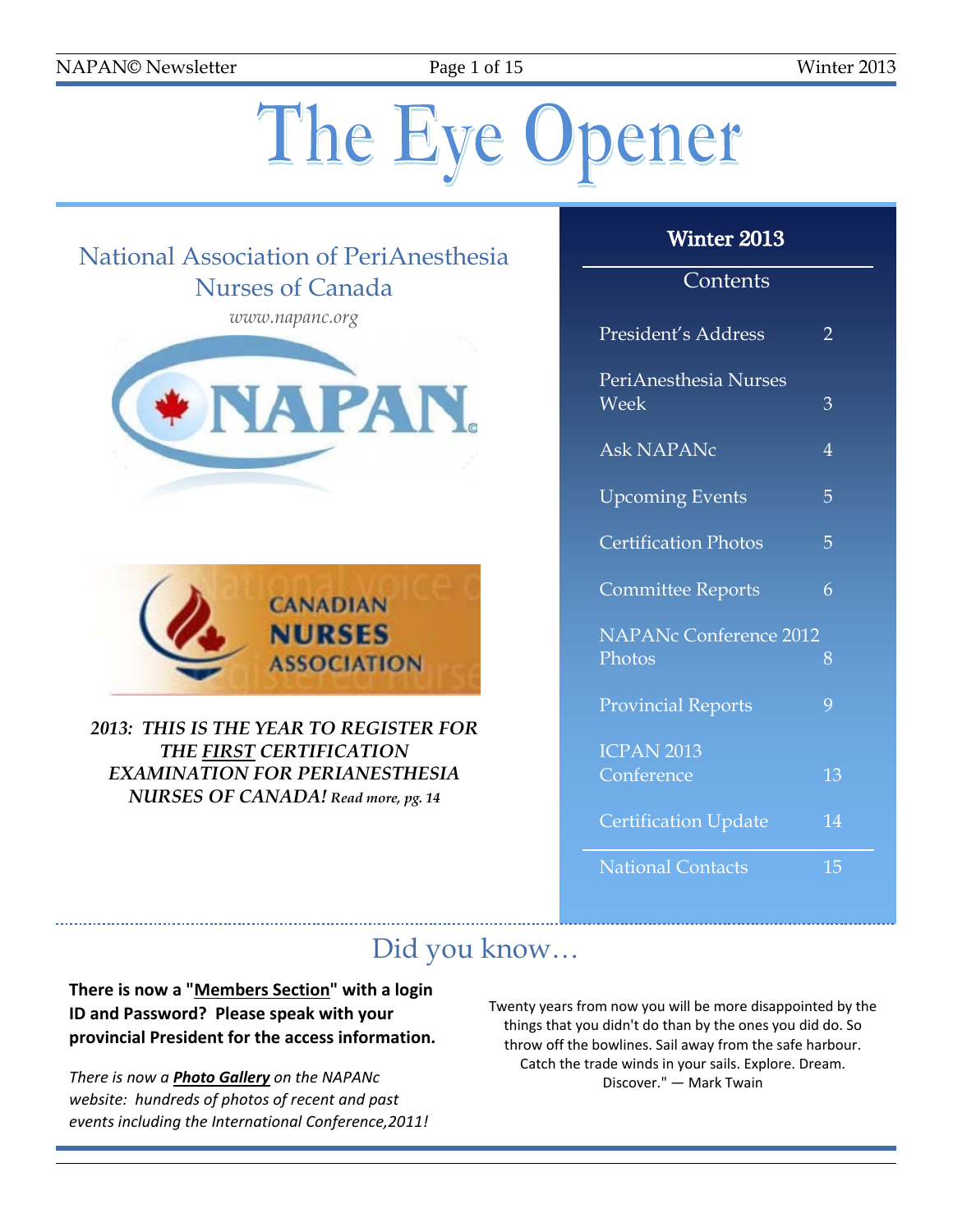## **President's Address February, 2013**



Hello PeriAnesthesia Colleagues:

Here it is February and we've had some very difficult weather fronts to battle through in order to get to work, home, and carry on with living. I hope that you have all been safe and have not met with any mishaps during these terrible storms that we have encountered.

I am here to report what the many NAPANc volunteers have been up to over the past 3 months.

The **12th Annual National Conference** preparations are in progress. PANGS, Saskatchewan has kindly offered to host the next national conference which will be hosted in **Regina, Saskatchewan from May 30-June1, 2014**. That's right, no conference in 2013! In order to return the National conference to its rightful time of year, May/June, we have postponed the next conference for 17 months (instead of the usual 12 months).

**CERTIFICATION!** For all PeriAnesthesia Nurses of Canada. We are now closer than ever. All submissions of fundraising monies have now been sent from NAPANc to the CNA to show our dedication to this project. These funds are being collected to partially support the costs of exam development (over \$100,000) which NAPANc and the CNA are sharing. Please, please assist us in this project: please send your donations by using this form: **[Donor Pledge Form for Certification](http://www.napanc.org/assets/Forms/NAPANc%20Certification%20Fundraising%20Donor%20Pledge%20Form.pdf)** (a link to the NAPANc website) to send in your cheque for \$2 (or more if you wish) to the NAPAN© office (address on the form). And encourage your colleagues to do the same! If every PeriAnesthesia Nurse donates a toonie, we would meet our goal of \$25,000. Or **purchas[e Mountie bears](http://www.napanc.org/assets/Publications/Mountie%20Bears%20Advertisement.pdf) an[d t-shirts](http://www.napanc.org/assets/Publications/T-Shirt%20Advertisement.pdf)** which we have for sale to support this project. We have contacted our industry partners, those who support our conferences and many other projects. We are raffling off copies of the Standards and all of our Board members and provincial associations have generously donated to the cause already. Please help us in any way you can....*together we are strong!* Keep watching the websites for further information : www.cna-aiic.org and www.napanc.org.

Our past conference was hosted by ANSPAN in **Dartmouth Nova Scotia** from **October 19-21, 2012**. The program was amazing and the entire event was stimulating! Go to the website and look under Conferences and in the Photo Gallery for testimony to this fact!

The lates[t Certification Bulletin](http://www.napanc.org/images/Certification%20Bulletin%20Newsletter%20announcing%20PA%20Certification%202012%20Eng.pdf) in English and in [French](http://www.napanc.org/images/Certification%20Bulletin%20Newsletter%20announcing%20PA%20Certification%202012%20Fre.pdf) (links to the NAPANc website) notes our deadline of 2014 for offering this exam to everyone.

**Second Edition Standards for Practice:** they are selling quickly, so get your copy before they run out. The French version is available and selling quickly too! If you are a member of your provincial association, they are very reasonably priced. Get your copy soon, or ask your employer to purchase a copy: [NAPANc](http://www.napanc.org/assets/Forms/NAPANc_Standards_Order_Form_English_2011.pdf)  [Standards order form.](http://www.napanc.org/assets/Forms/NAPANc_Standards_Order_Form_English_2011.pdf)

And now for news from across the nation.... **Recent Events**:

- **1.** PANA-NAC held their workshop and AGM on Feb 9, 2013.
- **2.** PANBC held their workshop in November, 2012 which was a great success.
- **3.** PANGS (SK) held their conference on September 22, 2012.
- **4.** Standards for Practice translated and for sale!
- **5.** November: Competency Committee of Certification meets and develops Competencies
- **6.** January 2013: Item writing committee for Certification organized.

#### **Upcoming Events:**

- **1.** Item Writers for Certification will meet in Feb & March, 2013 to write questions based on the competencies developed.
- **2.** April -June, 2013: Exam Committee will select questions, complete administration duties for exam.
- **3.** Translation for Certification, summer, 2013 and Translation Committee will review and revise.
- **4.** Next National Conference: May 30- June 1, 2014. Regina, Saskatchewan

Keep in touch! And remember, Certification IS COMING: Registration for the first examination opens fall 2013! We are sooo close! Thanks to everyone for your passion and dedication to PeriAnesthesia nursing: you are the best!

Contact us at info@napanc.org anytime, and watch the [NAPAN©](http://www.napanc.org/) website for ongoing updates.

Your colleague in PeriAnesthesia Nursing, Paula Ferguson, RN, MN, President NAPAN©, 2009-14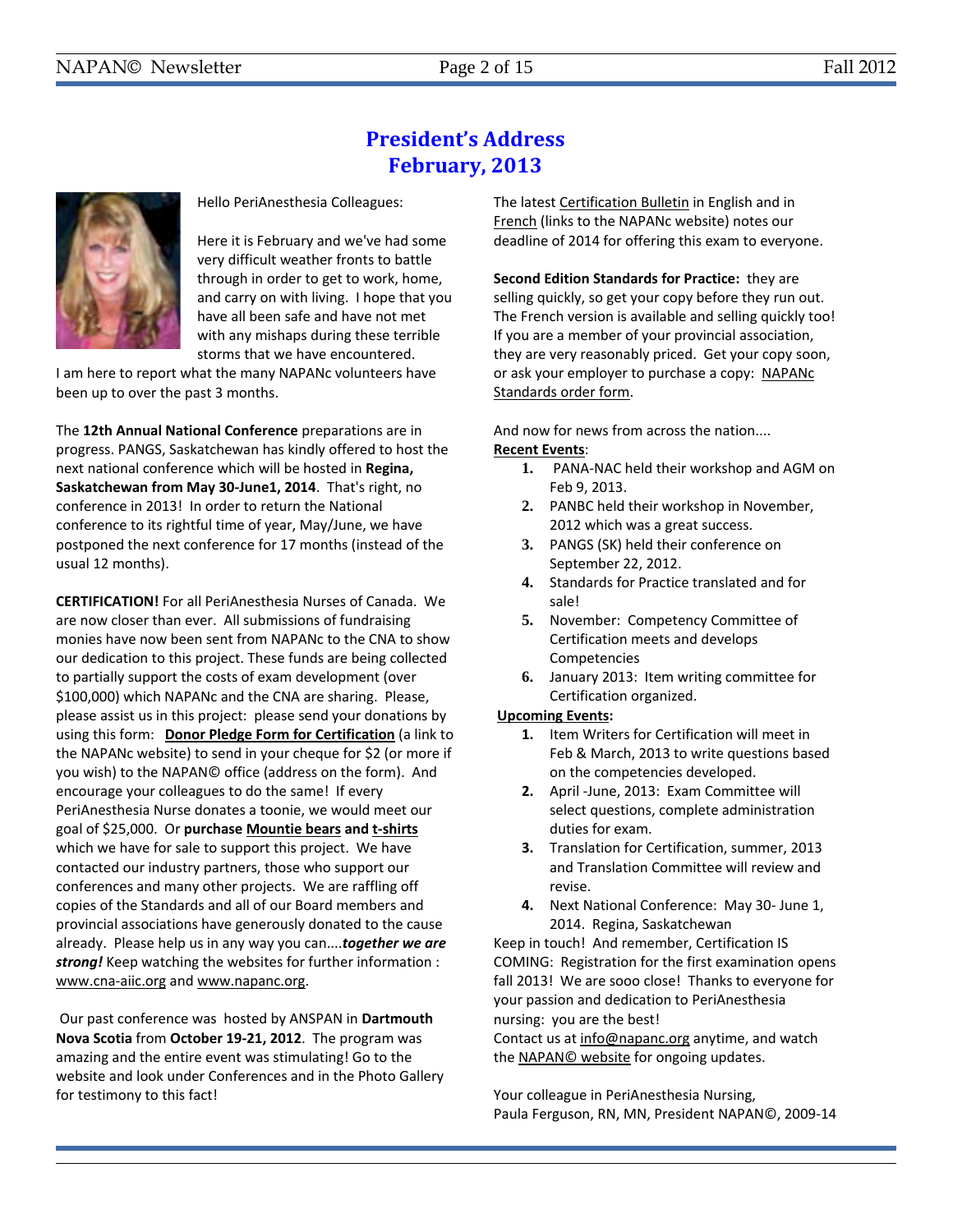# PeriAnesthesia Nurses Week

#### **February 4-8, 2013**

Greetings to you all, the PeriAnesthesia Nurses of Canada and congratulations to you for your ongoing excellence in, and commitment to, PeriAnesthesia Nursing!

This year, PeriAnesthesia Nurses Week is celebrated during the week of **February 4-8, 2013** and this was YOUR week to show your colleagues how specialized our practice is, to share your expert knowledge with your patients, the interprofessional team and the public. Show them that you are proud to be a PeriAnesthesia nurse.

This year we have much to be proud of as we are in the final stages of preparation and development of the first **PeriAnesthesia Nurses Certification Examination** (with the CNA).

You should feel proud to be a PeriAnesthesia Nurse in 2013: as a group, we are really on the move!

PeriAnesthesia Nurses, make this the week to share your stories and celebrate your successes with your colleagues in any way that you can. "**PeriAnesthesia Nurses Day**" is on **Wednesday, February 6, 2013** this year. Be proud of yourselves and each other! We look forward to sharing your stories, photos and

videos of your celebrations, and will post them on the NAPAN© website and in our next issue of the newsletter, the "Eye Opener". Please send them to us at info@napanc.org for distribution across Canada.

The Executive members of NAPAN© wish to congratulate you for bringing relief to your patients in discomfort, and stabilizing the negative effects of surgery. We send to you with this greeting our deepest respect for, and pride in all of you, as you/we again celebrate our special week that is dedicated just to you! Congratulations to you all!

**Happy PeriAnesthesia Nurses Week,** colleagues! Contact us anytime at: info@napanc.org!

Respectfully,

#### The Executive of the **National Association of PeriAnesthesia Nurses of Canada, 2013:**

Paula Ferguson, RN, BScN, MN, President,

Laura McNulty, RN, President-Elect,

Louisa Bartlett, RN, Secretary,

Laurel Archer, RN, BScN, Treasurer,

Laura Van Loon, RN, PHN, HCAC, Immediate Past President



PANA-nac celebrates PANW "on the job". Thank You!

#### **Did you know?**

NAPANc representatives are working with **Accreditation Canada** to revise the *"Surgical Care Services"* standards in Ottawa throughout this year? This revised document will be in use in 2014. Watch for it when you are next accredited!

NAPANc also consulted on the "Independent Medical/Surgical Facilities" standards with Accreditation Canada in 2011 and suggested revisions to the Phase I and II recovery periods in terms of best practice. These standards are currently in use.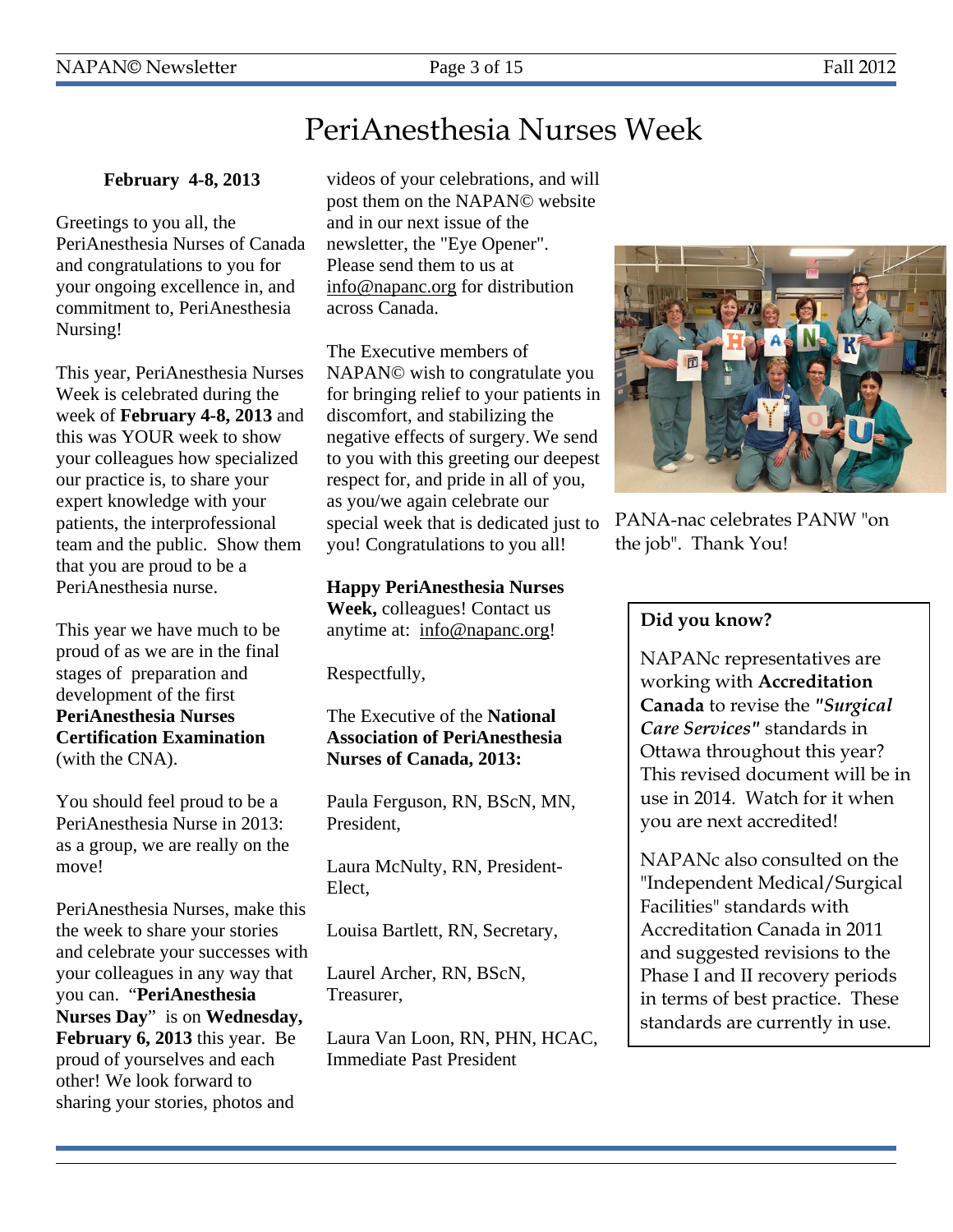

# Ask NAPAN

Would you recommend employment of LPN/RPNs in the PreAdmission phase of PeriAnesthesia nursing care?

What is the practice in your hospitals?



Please send your responses to info@napanc.org

The NAPANc Standards for Practice, 2nd ed, 2011 denote "Nurse" and PeriAnesthesia Nurse" throughout the standards as a Registered Nurse, and recommend

**Registered Nurses** in all phases of PeriAnesthesia Nursing



At our Hospital we are in the process of updating and creating a new Recovery Room Flowsheet. There are two

areas we are having difficulty recreating without the use of plagiarism from the" National Association of PeriAnesthesia Nurses of Canada – Standards for Practice ".I would like to ask if we may reproduce the scoring systems for LOC, sedation, Pain, nausea, surgical, and sensory and motor levels, as a reference under Scoring on one of the pages in our own format.

We also very much like the Transfer of Care Checklist from the OR to Phase 1 and Phase 1 to Phase 11. This captures everything one would need to report and I would think would reduce errors in communication with concern to our patients.

I thank you for your consideration of this matter.

Regards Lois and Myra

Your input on this issue would be greatly appreciated –



The Discharge scoring systems you refer to do not belong to NAPANc, but are from Aldrete, Bromage or from Chung. They are referenced in the Appendices, and in the body of the Standards. Please feel free to utilize those scoring systems with the correct references to the rightful authors (as we have), but add in the document if you would please: e.g. "Aldrete, A. (year), cited in NAPANc Standards for Practice, 2nd ed. (2011), p. ---" .

Also, thank you for your kind words regarding the Transfer of Care/Accountability checklist. Again, please just reference that as "National Association of PeriAnesthesia Nurses of Canada. (2011). Standards for Practice, 2nd ed. Oakville, Ontario: Author". on your document, and we will be happy with that. Thanks so much for recognizing the NAPANc Standards for your hospital!

NAPANc Executive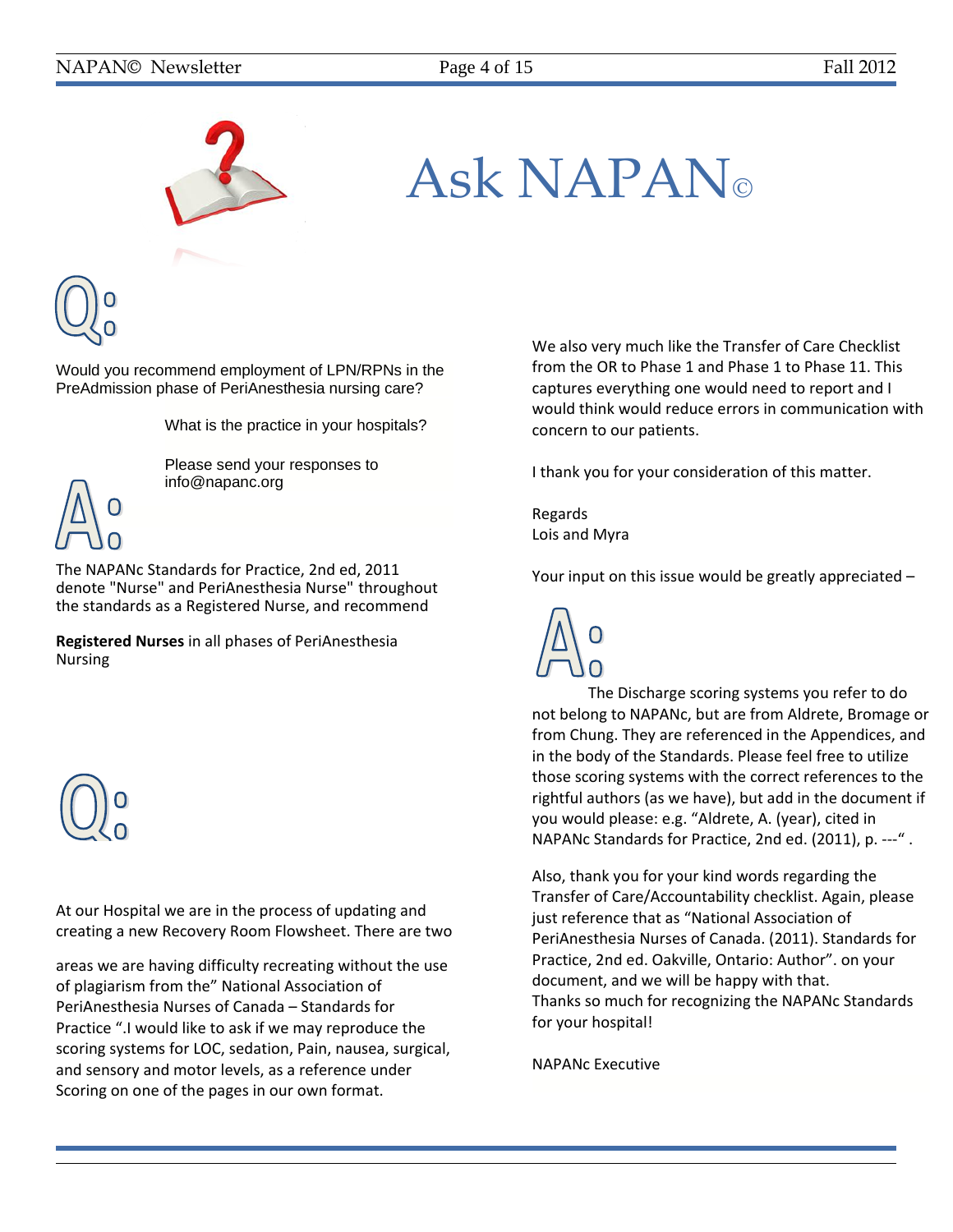# **Photos of Certification!**



Thank you to this group of hardworking PeriAnesthesia nurse volunteers from across Canada who travelled to Ottawa in November, 2012 to develop PeriAnesthesia Nurse competencies upon which the Examination questions will be based on.

Left to Right: Marion Power, NS, Sonia Boccardi, QC, Paula Ferguson, ON, Lorna Jensen, BC, Sharon Peabody, NB, Evelyn Seip, SK, Thao Le, QC, Angie Winters, AB.

Standing behind: Leslie Patry, Certification Department of the Canadian Nurses Association



# **Updates:** oNNG.

**NAPAN's 12th Annual National Conference will be held in Regina, Saskatchewan on May 30/31-June 1, 2014 at the Delta Regina Hotel:**

**1919 Saskatchewan Drive Regina, SK S4P 4H2 Toll Free: 1-800-209-3555 Phone: (306) 525-5255** [www.deltahotels.com](http://www.deltahotels.com/)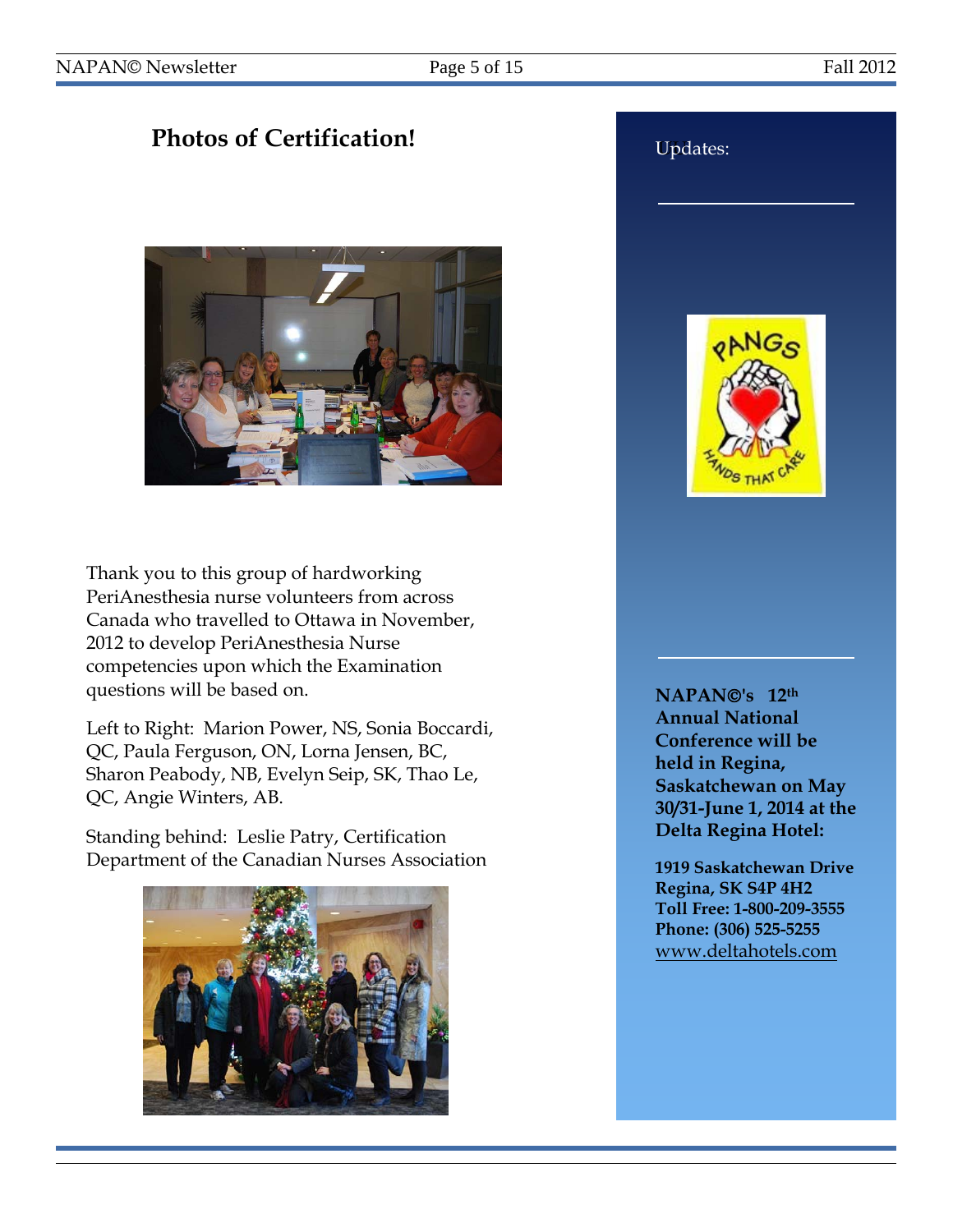| <b>Committee Reports</b>                                                                                                                                                                                                                                                                                                                                                                                                                                                                                                                                                                                                                                                                                                                                                                                                                                                                                                                                                                       |                                                                                                                                                                                                                                                                                                                                                                                                                                                                                                                                                                                                                                                                                                                                                   |                                                                                                                                                                                                                                                                                                                                                                                                                                                                                                                                                                                                                                                  |  |
|------------------------------------------------------------------------------------------------------------------------------------------------------------------------------------------------------------------------------------------------------------------------------------------------------------------------------------------------------------------------------------------------------------------------------------------------------------------------------------------------------------------------------------------------------------------------------------------------------------------------------------------------------------------------------------------------------------------------------------------------------------------------------------------------------------------------------------------------------------------------------------------------------------------------------------------------------------------------------------------------|---------------------------------------------------------------------------------------------------------------------------------------------------------------------------------------------------------------------------------------------------------------------------------------------------------------------------------------------------------------------------------------------------------------------------------------------------------------------------------------------------------------------------------------------------------------------------------------------------------------------------------------------------------------------------------------------------------------------------------------------------|--------------------------------------------------------------------------------------------------------------------------------------------------------------------------------------------------------------------------------------------------------------------------------------------------------------------------------------------------------------------------------------------------------------------------------------------------------------------------------------------------------------------------------------------------------------------------------------------------------------------------------------------------|--|
| Nominations Committee Report to the<br><b>Board of Directors</b><br>February 6, 2013                                                                                                                                                                                                                                                                                                                                                                                                                                                                                                                                                                                                                                                                                                                                                                                                                                                                                                           | <b>Standards Committee Report for BOD</b><br>February 6, 2013 (cont'd)                                                                                                                                                                                                                                                                                                                                                                                                                                                                                                                                                                                                                                                                            | <b>Website "Committee"</b><br><b>Report to Board of Directors</b><br>February 6, 2013                                                                                                                                                                                                                                                                                                                                                                                                                                                                                                                                                            |  |
| The Nominations Committee has been sending<br>invitations to those volunteers who have been<br>considered for Executive and Committee Chair<br>responsibilities.<br>Vacancies are: Treasurer-Elect; Secretary-Elect;<br>Fundraising Chair; Standards Chair(s)<br>An update has been added to the website, with a<br>section in the Front Page Slideshow, "NAPANc<br>Needs Your Help" to encourage involvement from<br>our membership.<br>Please let me know if you would like to put<br>forward a nominee or have any questions.<br>Respectfully submitted,                                                                                                                                                                                                                                                                                                                                                                                                                                    | The Standards Committee for the 3rd edition is<br>comprised of PeriAnesthesia Nurse volunteers<br>from across the country:<br>Laura Van Loon (co-chair), Thao Le (QC/Peds),<br>Laura McNulty (Pres-Elect); Paula Ferguson<br>(Pres), Nela Crisan (ON), Bernard Bachaalany<br>(QC); Nancy Forbes (NS); Amanda Hunt (NB);<br>Simone Towle/Marion Power (NS); Colleen<br>Archbold (BC); Louisa Bartlett (AB); Daphne<br>Whalen-Brake (NL); Kathy Lynn Worthman (NL);<br>Robyn Vinck (MN)<br>Laura Van Loon, Chair, Standards Committee<br><b>NAPANC</b><br><b>Fundraising Committee Report to the</b><br><b>Board of Directors</b>                                                                                                                   | Updates since December, 2013:<br>Front Page Slideshow: added<br>"PeriAnesthesia Nurses Week, 2013"<br>with photo and link to PeriAnesthesia<br>Nurses Week section.<br>More information and photos for<br>Certification added to the website, under<br>"Education -> "Certification", and in the<br>"Photo Gallery".<br>Updated Provincial application forms,<br>conference updates as requested<br>Spotlight: PeriAnesthesia Nurses<br>Certification photo of Competency<br>development meeting in November in                                                                                                                                  |  |
| Laura Van Loon, Chair<br><b>Nominations Chair</b><br>Immediate Past President, NAPANc                                                                                                                                                                                                                                                                                                                                                                                                                                                                                                                                                                                                                                                                                                                                                                                                                                                                                                          | <b>February 6, 2013</b><br><b>Charitable Number: Revenue</b><br>Canada<br>The President received confirmation of                                                                                                                                                                                                                                                                                                                                                                                                                                                                                                                                                                                                                                  | Ottawa<br>New Additions:                                                                                                                                                                                                                                                                                                                                                                                                                                                                                                                                                                                                                         |  |
| <b>Standards Committee Report for BOD</b><br>February 6, 2013<br>The Standards Committee History:<br>- formally established in 2004<br>- Board adopted English and French languages for<br>publications<br>- Annual Standards Survey commenced: 2005<br>- Standards for Practice 1st Edition: released 2008<br>Normes de pratique premiere edition: 2009<br>- Standards for Practice 2 <sup>nd</sup> Edition: released<br>October 2011<br>- Normes de pratique secondaire edition: August<br>2012<br><b>Committee Chair(s)</b><br>- Shirley Clarke: 2004<br>Melanie Connors, Chair: 2004-2008 and Co-Chair<br>Sue Kennedy: 2004-2006<br>- Paula Ferguson: Interim, 2008<br>- Marion Power and Laura Van Loon, Co-Chairs:<br>2009-Oct. 21, 2012<br>We are already in progress of revising these<br>standards for the 3rd edition with anticipation of<br>publication in May, 2014.<br>The next revision will include a Pediatric Resource,<br>our Position Statement for the Nurse Practitioner | approval for Charitable Status with<br>Revenue Canada, and as such we will now<br>be able to give Receipts "for Income Tax<br>Purposes", which we hope will encourage<br>and increase donations for Certification,<br>Standards for Practice and other bursaries<br>and awards.<br>Fundraising for Standards for<br>Practice<br>Thanks to all the individual donors and<br>provincial perianesthesia groups, and<br>others who have provided the necessary<br>funds for completing this second edition of<br>NAPANc Standards for Practice.<br>Anyone wishing to donate to our Third<br>Edition, please mark your donation to the<br>Standards Publication so that we can<br>acknowledge your contribution on the<br>cover, website & newsletter. | Membership login: added more<br>information, including newsletter,<br>financial reports, Board minutes.<br>Members Only Login: Full newsletter,<br>financial information, Board minutes and<br>other confidential membership<br>information.<br>New photo gallery: with 3 photo albums<br>(ICPAN, 2011; NAPANc conference 2011;<br><b>NAPANc</b> archives)<br>Added photos to Aseptic Surgery Forum<br>information.<br>Inquiries to info@NAPANc.org :<br>- Standards orders via website interactive<br>forms<br>- Info re: National Conference 2013/4<br>updated<br>- Questions re PACU etc.: saved for<br>newsletter<br>Respectfully submitted, |  |
| in Anesthesia and updating and adding to the<br>existing Standards for Practice.                                                                                                                                                                                                                                                                                                                                                                                                                                                                                                                                                                                                                                                                                                                                                                                                                                                                                                               | Laura Van Loon, Fundraising Chair NAPANc                                                                                                                                                                                                                                                                                                                                                                                                                                                                                                                                                                                                                                                                                                          | Paula Ferguson, Website Chair                                                                                                                                                                                                                                                                                                                                                                                                                                                                                                                                                                                                                    |  |
|                                                                                                                                                                                                                                                                                                                                                                                                                                                                                                                                                                                                                                                                                                                                                                                                                                                                                                                                                                                                |                                                                                                                                                                                                                                                                                                                                                                                                                                                                                                                                                                                                                                                                                                                                                   |                                                                                                                                                                                                                                                                                                                                                                                                                                                                                                                                                                                                                                                  |  |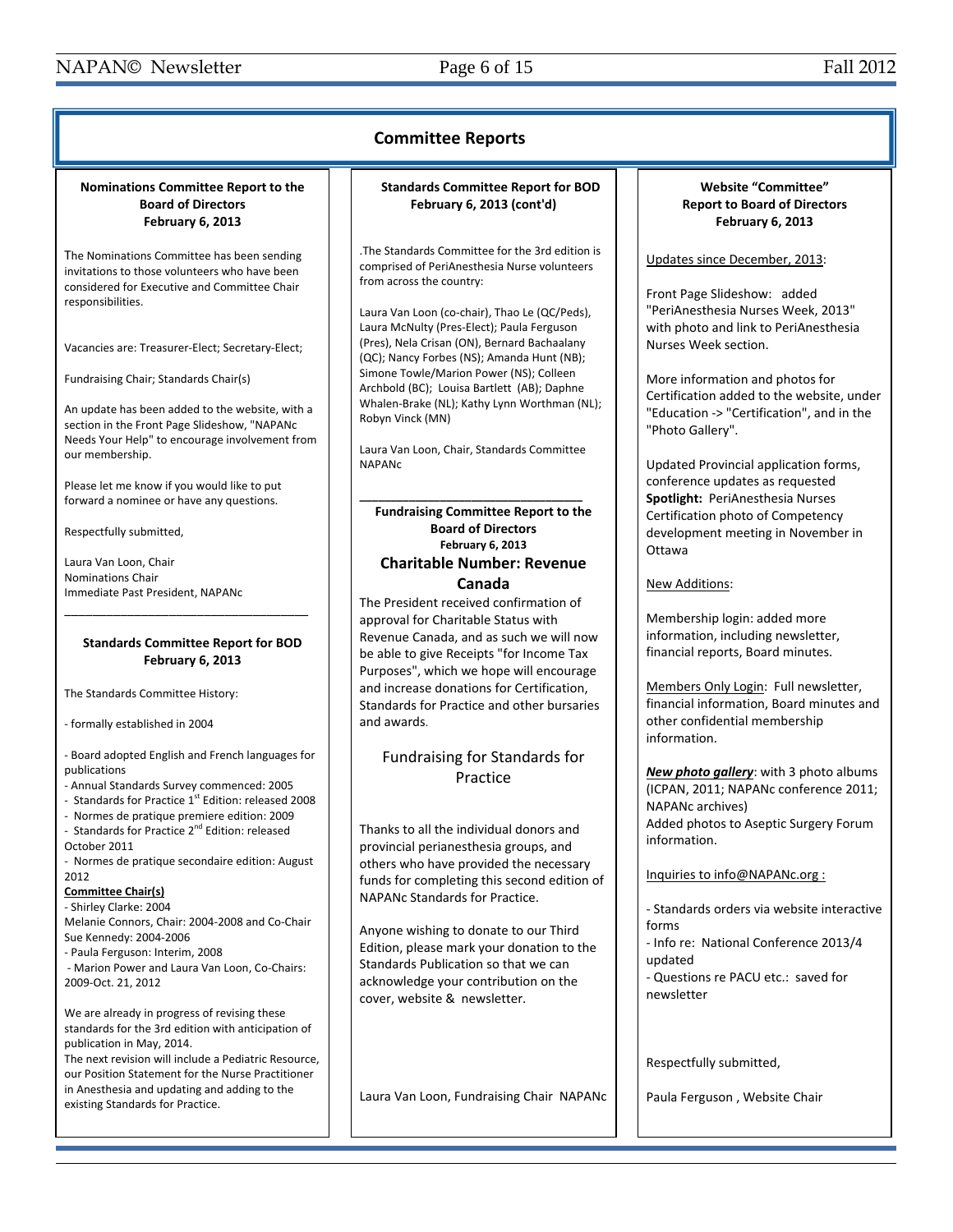#### NAPAN© Newsletter Page 7 of 15 Fall 2012

#### **Newsletter "Committee" Report to Board of Directors February 6, 2013**

- A. Last Newsletter: December, 2012:
- 1. Content? Articles?
- 2. Content of "Ask NAPANc": using emails that come in
- 3. Suggestions for inclusions? Send articles please!
- B. Next Newsletter: February, 2013: Inclusions:
- 1. Follow up from Conference 2012 including photos
- 2. Link to Certification update
- 3. Sponsorship Opportunities for: 1) Certification with link to: interactive order form for Sponsorship of Certification
- 4. Updated list of Certification Donors
- 5. Link to "Join NAPANc: Nomination Forms"
- 6. Notice of Membership Login: contact your provincial rep
- 7. Standards for Practice: NOW IN FRENCH! with order form (link)
- 8. PeriAnesthesia Nurses Week letter and photo(s)
- C. Distribution: Timeline: All Provincial Presidents must ensure distribution of NAPANc Newsletter within 2 weeks of receipt to all NAPANc members in their provinces
- D. Members Only Login: Full newsletter, financial information, Board minutes and other confidential membership information.

Respectfully submitted,

Colleen Archbold, Newsletter Chair, February 6, 2013

#### **Conference Committee 2014 Report February 6, 2013**

The next and 12th National PeriAnesthesia Nurses Conference will be held in Regina Saskatchewan, hosted by PeriAnesthesia Nurses Group of Saskatchewan (PANGS), on May 30/31-June 1, 2014 at the Delta Regina Hotel.

Watch the NAPANc website for updates: www.napanc.org

The Delta Regina Hotel is located at:

**1919 Saskatchewan Drive Regina, SK S4P 4H2 Toll Free: 1-800-209-3555 Phone: (306) 525-5255** [www.deltahotels.com](http://www.deltahotels.com/)





**National Conference 2012 Post Conference Report**

The Association of Nova Scotia PeriAnesthesia Nurses (ANSPAN) hosted the 2012 National PeriAnesthesia Nurses (NAPAN© ) Conference "Leading the Way…in PeriAnesthesia Nursing" at the Holiday Inn Harbourview, Dartmouth, NS on Oct. 18-21, 2012. One hundred and seventy- five nurses representing all provinces from across Canada attended to make this a very successful event. We thank you for joining us. Thank you to everyone who donated to the Silent Auction to help make it a success.

Maureen Landry & Marion Power,

Conference Co-Chairs, 2012

#### **Certification Committee Report to Board of Directors February 6, 2013**

We submitted proposal in 2010 and were approved in Feb 2011, designating us as a specialty.

The first meeting of the Exam committee, of 8 people met by teleconference call in October 2012 to discuss their role. We have 8 more people from across Canada who met in Ottawa in late November 2012 to develop the Competencies that our exam questions will be based on. This is the Competency committee. 24 more volunteers will meet in February and March, 2013 in Ottawa to write potential examination questions for the Certification Exam. The "Exam" sub-committee will determine which questions will be on the first exam, who will be eligible to write, the passing grade and much more. The exam will be translated into French and we will be able to register to write it in the fall of 2013.

Question: Cost for the exam: Varies by province, \$550 on average (Bursaries will be offered through NAPANc and provincial PeriAnesthesia Nursing Associations).

How are we going to prepare ?– we will be developing a prep/study guide to assist the members in exam preparation. Once you have registered, you should receive the prep guide.

Can foreign nurses write the exam?–you must be a member of CNA to write the exam.

Do we know where we will be writing?

There will be multiple sites throughout Canada to write the exam. It will be written on the same date, across the country, and is still paper based. Please go to www.cna-aiic.org for further information on registration, fees, and dates.

Paula Ferguson,

Chair Certification Committee,

President, NAPANc 2009-14.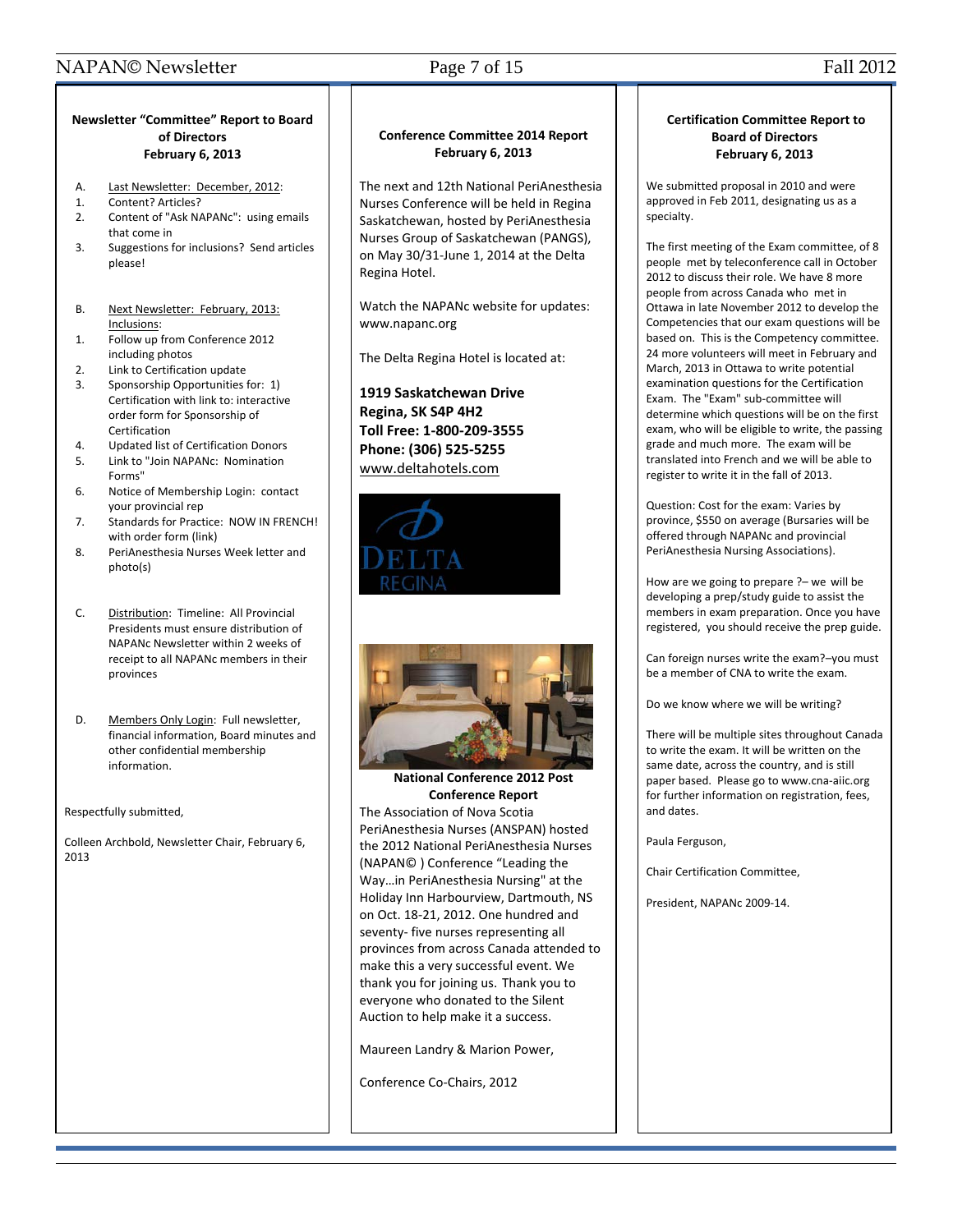#### NAPAN© Newsletter Page 8 of 15 Fall 2012

NS. Missing: Dory Glaser, AB south and Angie Winters, AB north

# **NAPANc 2012 Conference Photos** Pictured to the right is a photo of some of the delegates who attended the 11th Annual National Conference held in Dartmouth Nova Scotia, October 2012. The Standards Committee, 3rd edition, first meeting in Dartmouth, Nova Scotia, October, 2012. The current Board of Directors and Executive of NAPANc, 2012-13: Sitting, L to R: Louisa Bartlett, Secretary, AB Laura Van Loon, Past President, SK Paula Ferguson, President, ON Laura McNulty, President-Elect, NB Laurel Archer, Treasurer, BC Standing, L to R: Marianne Kampf: ON, Thao Le: QC, Kathy Jellow: SK, Fran Coates: MN, Lorna Jensen: BC, Maureen Landry: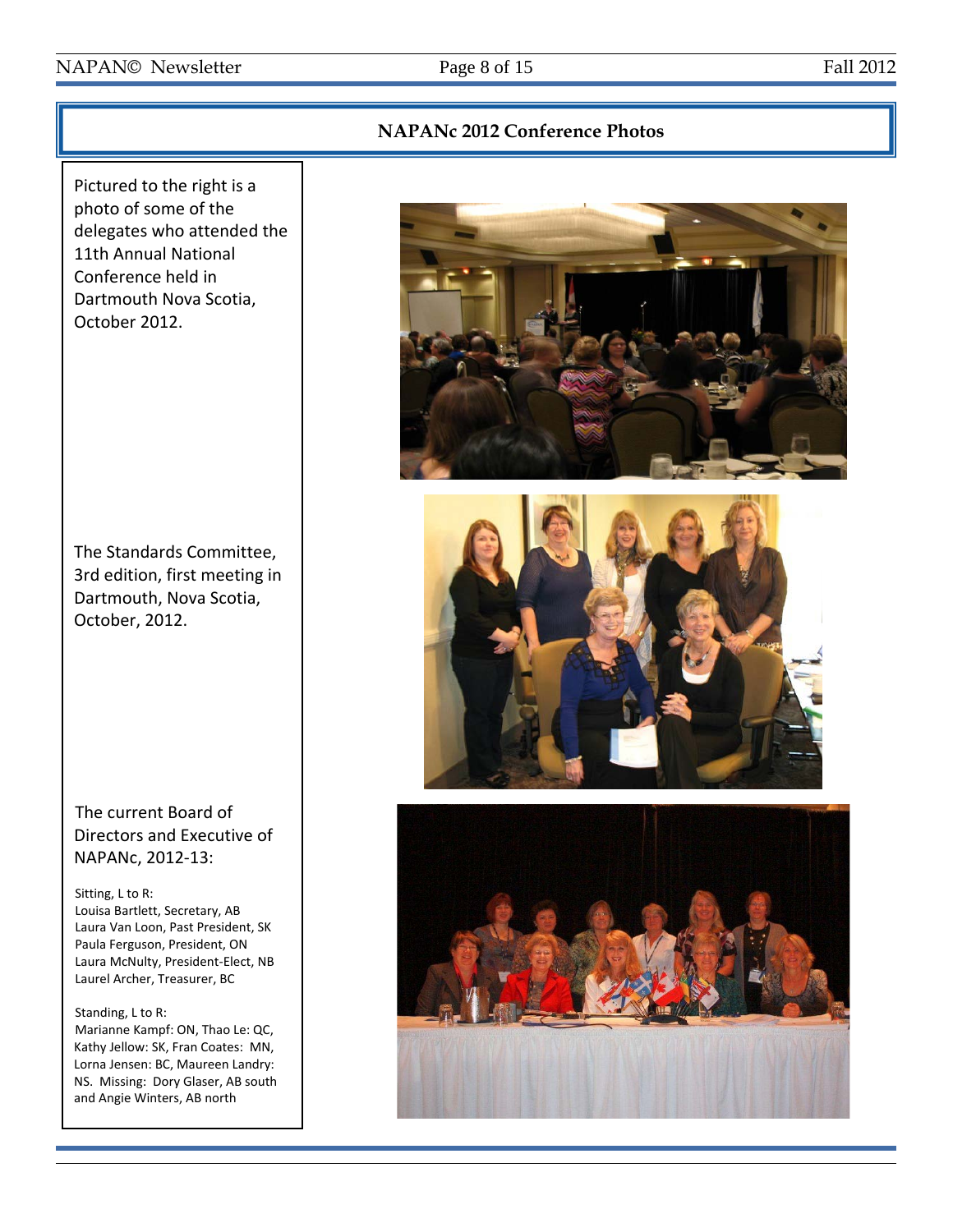#### **Provincial Reports**

#### **OPANA**

OPANA is currently planning our next provincial conference to be held Nov. 2 and  $3^{rd}$  at the Nottawasaga Inn, Alliston Ontario. Marianne Kampf and Cher Jackson are the co-chairs of the planning group and are being supported by an enthusiastic group. The details are on OPANA website, [www.opana.org.](http://www.opana.org/)

The Board of Directors has welcomed new representatives from the London/Windsor area, Karen Rogers and Sherry Bondy. We are looking forward to their input to the board.

Ontario PeriAnesthesia Nurses are looking forward to the certification of their nursing specialty. There are several members scheduled for exam writing in Ottawa this spring.

Submitted by Deborah Bottrell President, OPANA

#### **QPANA - AIPAQ**

#### **Membership 2012- 2013**

Up to present time, there are 109 members. QPANA has already received membership for 2013-2014

#### **QPANA 20th Annual Conference**

Despite the lack of time for volunteer works among the executive and Board members, the organization of the 2013 QPANA annual conference is progressing well. The venue in Laval City was secured. Guest speakers were confirmed and their presentations reflect the theme of the conference, "Soyons ouverts aux nouveaux défis – Open to new challenges". The program and the registration form were released near the end of January 2013. For the benefit of the participants, as in the previous years, a simultaneous translation service will be provided during the conference.

In order to have the QPANA 2013 Conference recognized as accredited continuing education, the application to the University referred by the Quebec Order of Nurses (OIIQ) is under way.

QPANA would like to extend its invitation to all the colleagues across Canada to attend this educational and networking event

#### **Meeting**

The QPANA Executive and Board Committees have continued to meet via TC once a month

#### **Promoting And Supporting The National Certification**

QPANA is proud to have the opportunity to actively participate in the certification process in collaboration with the NAPANc, CNA and other colleagues across the country. Up to present time, QPANA takes part in the Exam, Competency and Item Written Committees.

#### **QPANA - AIPAQ (cont'd)**

The news regarding the National Perianesthesia Nursing Certification was kept up dated in on the bilingual QPANA's web site and Facebook page.

Kind regards,

Thao Le QPANA President and National Representative Bulletin and on QPANA's web site and Facebook page

#### **PANNB/PEI**

Hello to all my fellow PeriAnesthesia nurses across Canada

As I sit to write my report it is minus twenty two and the wind is blowing strongly her on the Bay Chaleur in Northern New Brunswick, I am mindful as with everything the weather will change and there are warmer days ahead.

As reported in October at our annual meeting in September we were unsuccessful in securing a new executive. The directive of the meeting as per our constitution and by-laws was for the executive to continue to see a president elect.

Thirty one of our 67 members were in attendance at the national conference. A lunch meeting of PANNB/PEI was held and I am pleased to announce that Amy Powers from the Moncton City Hospital (PACU) has accepted the position of president elect. This is very exciting as Amy will bring the expertise and energy of youth into our group. Jodi McNamara and Amanda Hunt will step up to fill the positions of treasurer and secretary.

We were all in agreement that ANSPAN hosted a super conference. Education sessions were well varied and very informative and interactive. Food and accommodation were very good and the hospitality was over the top.

I would like to encourage everyone to start working on a membership drive fresh faces and ideas along with the experience of the faithful are what will grow our association.

Sincerely Laura McNulty, President PANNB/PEI



is a nurse. I'm not sure why she wears pajamas to work, but it's probably because she always needs a nap.'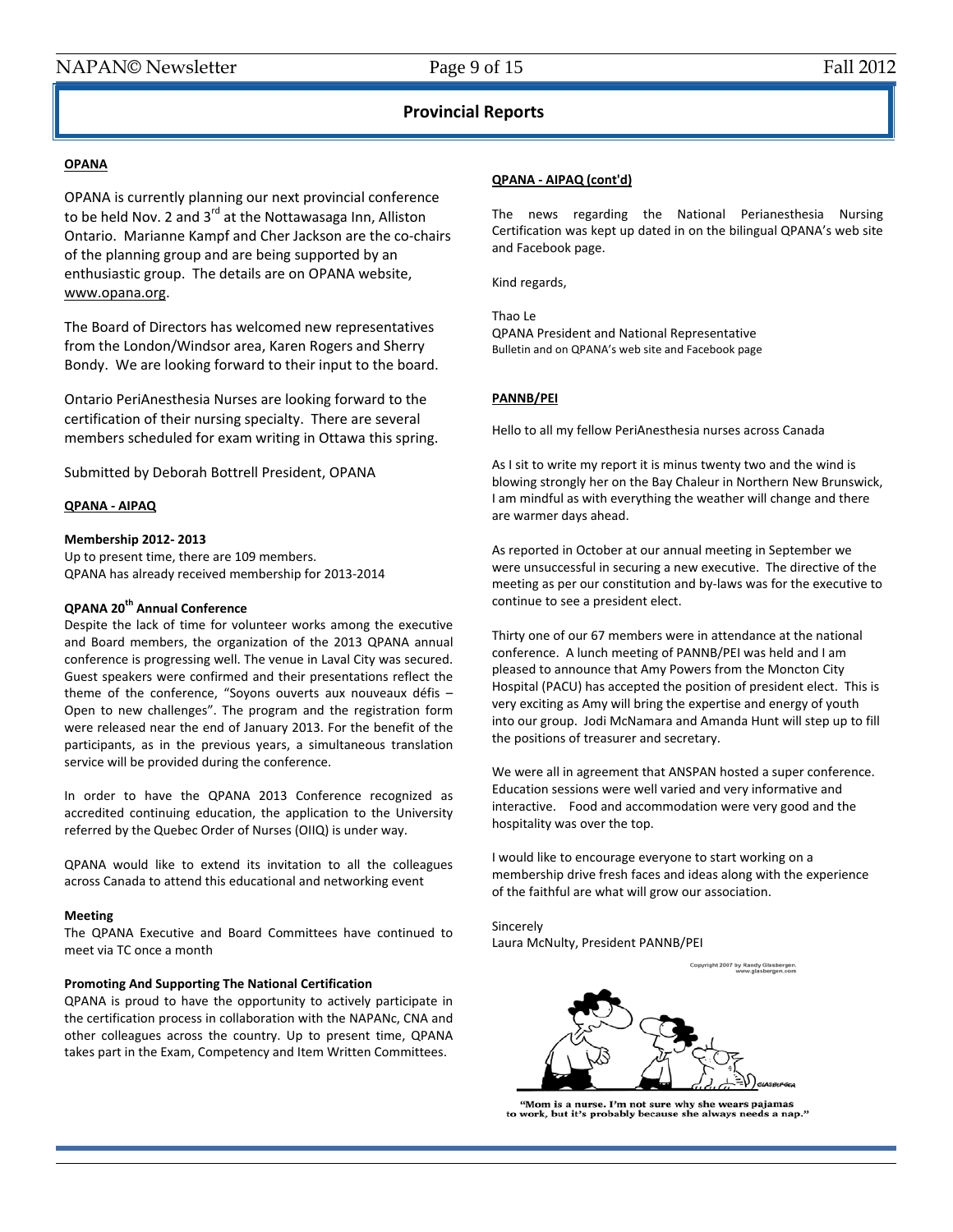#### NAPAN© Newsletter Page 10 of 15 Fall 2012

#### **MAPAN**

The executive of MAPAN is pleased to announce that Robyn Vinck has agreed to represent Manitoba on the Standards Committee. I believe she has communicated with Laura. She is a great nurse with some varied experience and a love for learning and involvement.

We had a journal club meeting in October that was fairly well attended and Melanie Connors led the group in the topic of pain management.

Our Christmas/education session was a presentation by an anesthesiologist who does missions in India for a program that does cleft palate surgery followed by a celebration.

I am thrilled to be attending the item writing session in Ottawa Feb. 25- March 1. The process continues on our path to certification!

Our spring workshop is starting to take shape and membership month is here.

Respectfully submitted by Fran Coates, President MAPAN

#### **PANBC**

PANBC had a great year in 2012. We are getting more new members and a lot of support from our PACU's throughout BC as they are finally hearing our voice. Our paid membership to date for 2012 has reached 90 but we have had over 227 different memberships in total in the last 3 years. These other memberships are not yet renewed. They are all still interested and supporting us. This is fantastic news; we are growing slowly and are still gathering support in BC.

Our provincial contract was up in April 2012. The BC RN's are in the process of waiting for the changes of the new contract to be implemented. The main issue and bargaining goal was for safe patient care through safer staffing levels. They were successful in this and now there are provisions governing replacement of nurses who are off on leave and for situations of overcapacity. This contract changes the work week to a 37.5 hour work week. All the Nurses in BC will be changing their work schedules to meet the new work hours by April 2013. Everyone loves a rotation change!!!

It is nice to see that in the PACU's across BC, we already maintain safe patient standards thanks to NAPANc standards. Our standards are holding strong and are being supported by our unions. Thank you to all the nurses who stand up for safe patient care. We must stand strong as PeriAnesthesia Nurses to protect our patients.

There has been a lot of support around PACU certification. There was an overwhelming response from BC members volunteering to be a part of this exciting opportunity. The  $1<sup>st</sup>$  step was the writing of the PACU competencies. This was completed in November 2012. In Feb and March 2013, there are two groups meeting to complete the item writing portion of the certification. In June, the last group will

meet. They are the final Exam committee. Once all the work is completed, the first PACU CNA competency exam should be available in 2014. We are the  $20<sup>th</sup>$  specialty in 20 years to go through this process. It is monumental for PACU nurses all across Canada.

PANBC held an election at our AGM in November 2012 and are proud to announce our new Executive. Presently they are as follows:

> Lorna Jensen-President (one year term) Vacant- President Elect Ingrid Harrison- Secretary (one year term) Joanne Beestra-Secretary Elect Sabine Wadhams-Treasurer/Registrar Vacant- Treasurer/Registrar Elect Christine Jerrett-Regional Representative

We are meeting by Skype next week to start planning our next educational day. Our last one was a great success and was called "Climbing the mountains of safe patient care".

Topics included;

- Obstetrical Crisis in the PACU
- Choice of Anesthesia, does it impact patient outcomes?
- Difficult Airway management
- T'3's not for me
- Nerve Blocks and Perineural
- Urology Pearls for the PACU RN.

We are very excited and looking forward to our next educational day in October 2013. Our guest speaker was Dr. Laugh. He completed a great day with a fun and happy ending. We have a feeling that this is going to be another great year for PANBC

Lorna Jensen President PANBC

#### **ANSPAN**

President – Maureen Landry President Elect – Simone Towle Secretary – Sandra Newton Treasurer – Donna Burris Education Coordinator – Susan Allen Immediate Past President – Susan Laverty The Association of Nova Scotia PeriAnesthesia Nurses (ANSPAN) has 75 members registered for the 2012 – 2013 year. Our membership is up this year due to hosting the NAPANc conference.

ANSPAN hosted the 2012 National PeriAnesthesia Nurses (NAPANc) Conference "Leading the Way…in PeriAnesthesia Nursing" at the Holiday Inn Harbourview, Dartmouth, NS on Oct. 18-21, 2012. One hundred and Seventy- Five nurses representing all provinces from across Canada attended to make this a very successful event. We thank you all for joining us.

We have committed to donating the proceeds of our Silent Auction to the certification process. Financially, the 2012 NAPANc Conference was also a success. We are just waiting for the last transactions to clear the bank.

Our education sessions and meetings were held: June  $18<sup>th</sup>$  2012 – Dr. Ada Poranek spoke on "The Good Samaritan, Implications for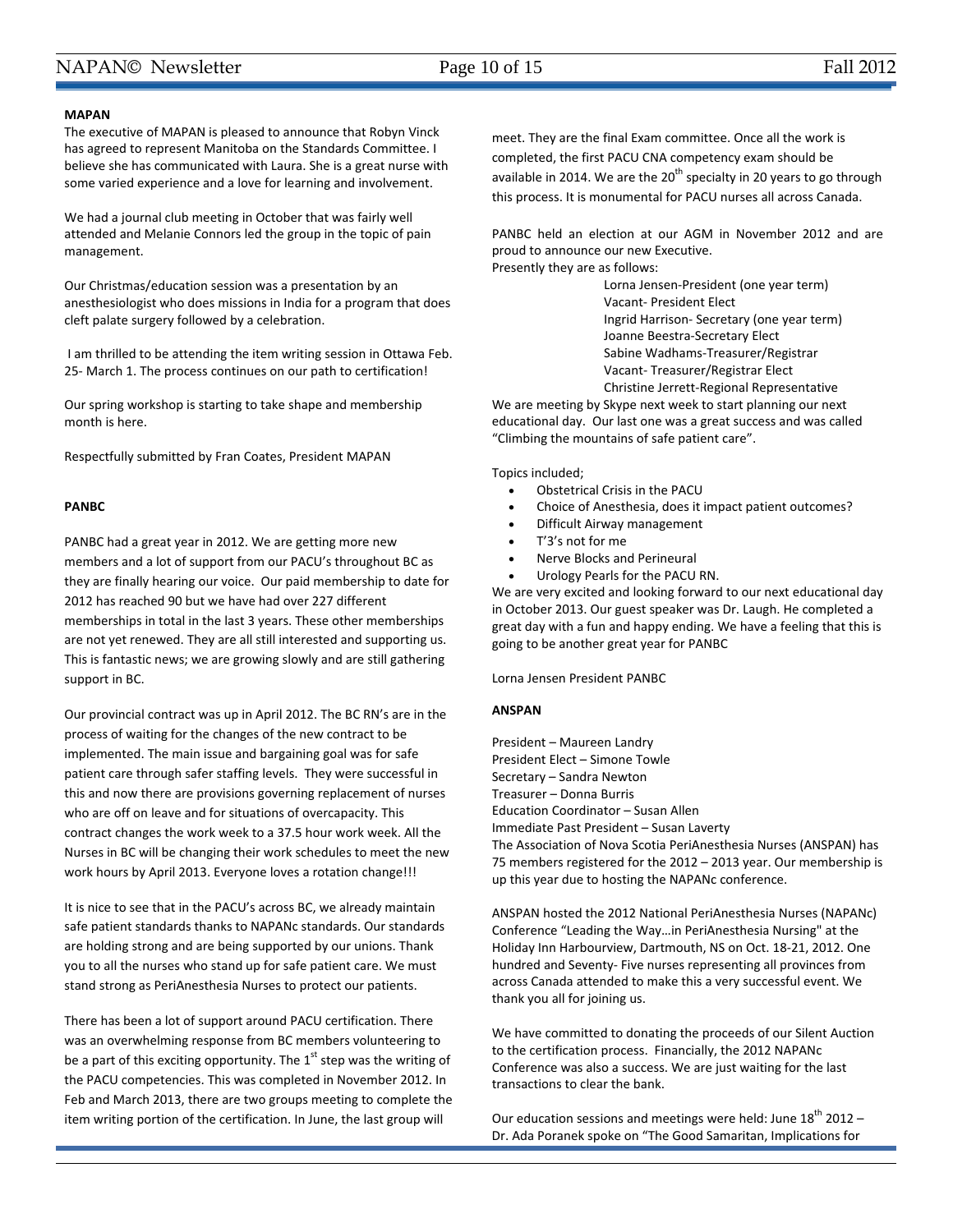#### **ANSPAN (cont'd)**

Health Care Providers", November 19, 2012 -Dr Alana Munro spoke on Pulmonary Edema.

January 21<sup>st</sup> 2013- Dr George Philip spoke on Laryngospasm.

Our next meeting dates are March  $18^{th}$ , and June  $17^{th}$ . We plan to host our annual education day and AGM in April or early May once we have renewed energy from our National conference.

Our ANSPAN website is still a project in the works but will now take priority. The link is [www.anspan.weebly.com](http://www.anspan.weebly.com/)

We are investigating having teleconference meetings to reach out to our members across the province.

There will be a change in the executive effective immediately. Simone Towle will assume to role of ANSPAN President. Donna Burris has stepped down as treasurer. I will carry on as the treasurer until March 31<sup>st.</sup> at which time Angeline Comeau will assume the position.

Respectfully submitted, Maureen Landry – President ANSPAN

#### **PANGS**

This has been a harsh winter so far in the prairies and most people have been hibernating.

PANGS held a Skype meeting on January 22, 2013. Our Northern Member At Large gave us a preliminary update on the PANGS Conference & Annual General Meeting to be held in Prince Albert on October 5, 2013.

PANGS has four representatives on the Item Writing Committees that will meet in Ottawa in February and March, developing the perianesthesia certification exam.

Discussions have begun concerning the 2014 Conference & Annual General Meeting in Regina. A venue has been booked and some speakers have been approached. Stay tuned!

Kathy Jellow, President, PANGS

#### **PANA-SAC (Alberta South)**

PANAsac is holding a workshop on February 9, 2013 at the South Health Campus which is slated to open for surgeries in April 2013. There are specialized clinics that are open currently. Each site within Calgary zone has been orientating new staff members in a super-numery position in preparation for some of their experienced members to transfer to the SHC. The Foothills Medical Centre (FMC) will have 8 staff members relocated to the SHC. This is the most of any site (PLC, RGH & ACH) within Calgary. Therefore, PANAsac decided to hold the workshop at the SHC to generate interest in attendance and also provide a tour of the new site. The response for the workshop has been minimal so far but there is still time to register for this event. Registration for this workshop will include

#### **PANA - SAC (cont'd)**

membership for PANAsac (with affiliate to NAPANc). Our workshop agenda includes these sessions:

- Vascular Surgery by Dr. Petrasuk
- Tunnelled Epidurals for the Palliative Care patient Dr. Kelly Shinkaruk (Anesthesiologist).
- Cancer Research and how it relates to lifestyles Dr. Christine Friedreneich (Epidemiologist).
- Legal Implications of Documentation Lenora Thorkelson RN

At midpoint of this workshop, our AGM will be held where we have requested nominations for the positions of Vice President & Secretary. We are grateful for the service that Clarissa Munar & Yvonne Klaver has provided for PANAsac.

Currently, we have 24 members from the Calgary area for the 2012 – 2013 membership year. We are hoping to generate more members from the workshop for the 2013 – 2014 year. Our membership goes from April 1 – March 31. Our current Executive members are:

- President Dory Glaser-Watson
- Vice President Clarissa Munar
- Secretary Vacant
- Treasurer Faisal Kassam
- Web Director Yvonne Klaver

Our vision to reach out and network with other PACU Nurses within Calgary and southern Alberta is ongoing. We have been successful in connecting with PACU nurses in Lethbridge, Medicine Hat & Brooks. We are including PeriAnesthesia Nurses in other surgical settings such as Day Surgery, Labour & Delivery and surgical / procedural units.

The Executive and members of PANAsac continues to feel very positive and encouraged by the collaborative processes that we have accomplished to date in order to keep PANAsac operational. We are looking at options with PANAnac. We are committed to move forward with initiatives that promote and maintain excellence in PeriAnesthesia Nursing in Southern Alberta and facilitate collaborative practice between surgical nurses in Alberta.

Respectfully submitted, Dory Glaser-Watson, President , PeriAnesthesia Nurses of Alberta – Southern Alberta Chapter

> 2007 by Randy Glasberge<br>www.glasbergen.co **Nurses Station**



My husband does most of the cooking now. My fusband does most of the cooking now<br>My family got grossed out when I gave a<br>sponge bath to our Thanksgiving turkey."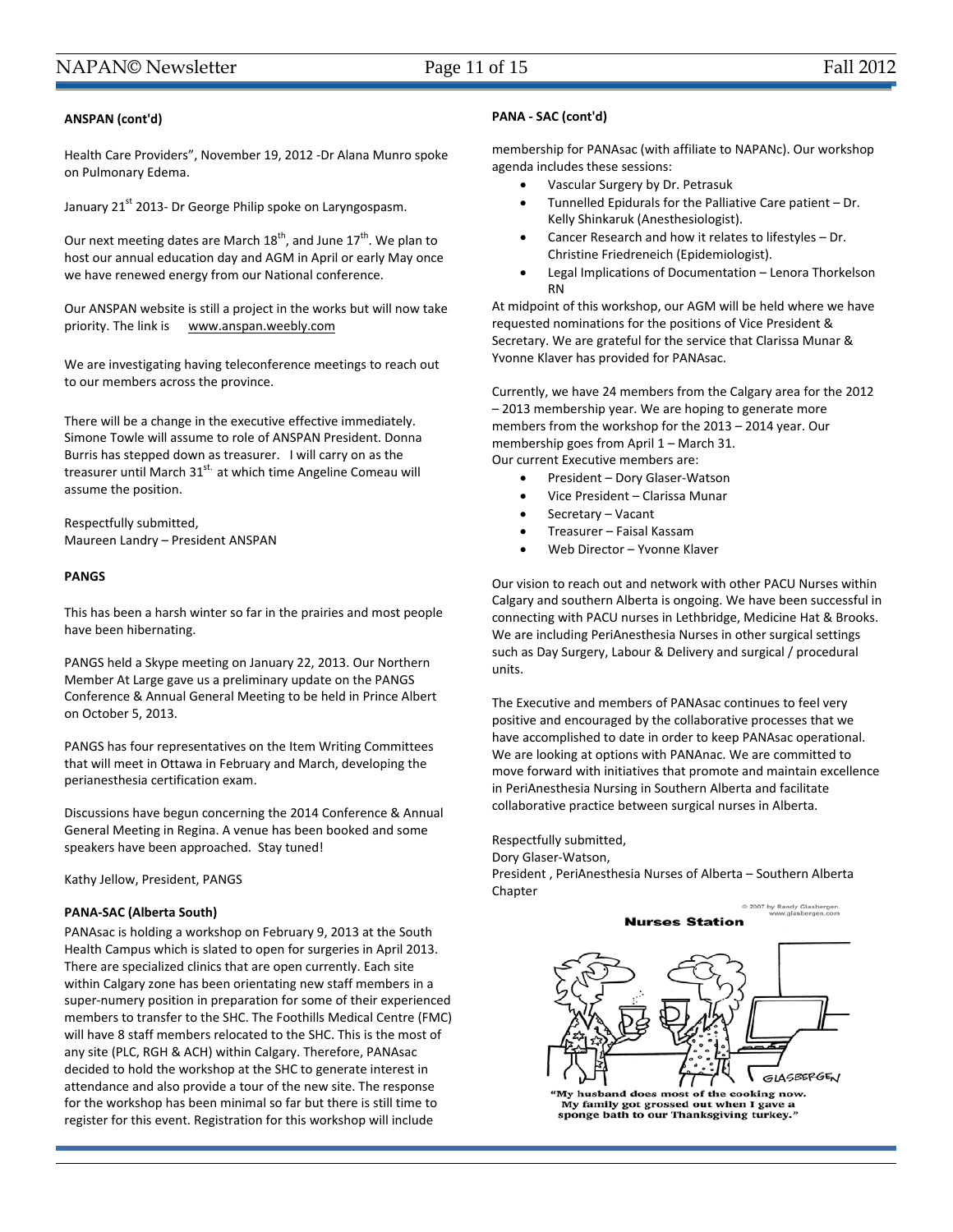#### **PANA - NAC (Alberta North)**

Members of the Executive: President Angela Winter; Treasurer:

Charlette Opper

Secretary : Janie-Rae Crowley

There is much excitement and anticipation for Certification amongst PANAnac members. Planning for PeriAnesthesia Nurses Week is in full swing. Events arranged include Cup Cake Monday; Wild Funky Sock Tuesday; Pizza Wednesday; Cookie and Coffee Thursday; Pot luck Friday and as a grand finale to PeriAnesthesia Nurses Week we are hosting our 3<sup>rd</sup> annual Perianesthesia Symposium with 4 speakers and a lunch on Saturday Feb 9<sup>th</sup>. The last two symposiums were very well attended and a great recruitment vehicle. PANAnac is also holding a full day Adult Acute Pain Symposium on May 17<sup>th</sup>. The profits from this event will be used to create bursaries to support members attending ICPAN 2013.

A PANAnac member has been selected as one of the speakers at this event which is very exciting, way to go Pauline Worsfold.

Our membership is holding steady, we hope to increase the membership by creating educational opportunities. We are still holding a recruitment drive for new members of the executive; So far we have been unsuccessful but hope springs eternal

 $\_$  , and the state of the state of the state of the state of the state of the state of the state of the state of the state of the state of the state of the state of the state of the state of the state of the state of the

Respectfully submitted Angela Winter, President PANAnac.

#### **CASE STUDY:**

A 5-year-old boy weighing 22 kg and classified as American Society of Anesthesiologists (ASA) Physical Status II presented for a right tympanostomy tube removal and patch under general anesthesia. The child had a history of mild asthma treated with montelukast sodium and albuterol (used rarely), and had undergone three previous uncomplicated anesthetics for minor procedures. Acetaminophen (370 mg) and midazolam (15 mg) were administered orally at 30 and then 10 minutes pre-induction, respectively. General anesthesia was induced via face mask with 8% sevoflurane, nitrous oxide, and oxygen, and maintained with 5% sevoflurane; no other pharmacologic agents were administered. The child was transported to the PACU after a 20-minute, uneventful procedure. He was discharged home 1 hour later after a recovery period notable only for "excessive grogginess." During the trip home, the child became severely agitated, aggressive, and combative, "swinging his arms violently and attempting to bite his sister." The mother noted that although the child had thrown "temper tantrums" in the past, he was not a "mean child" and that this was not his usual behavior. She returned the child to the emergency department (ED) within 30 minutes of his PACU discharge, where his agitated behavior continued. Incremental doses of midazolam (totaling 12 mg) and lorazepam (2 mg) were administered intravenously over the next 90 minutes. During this time, the child's combative behavior and verbal outbursts continued between short periods

of sleepiness. Over the next 30 minutes, 60 mg of phenobarbital was administered, also with no effect on the child's behavior. After consulting with a pediatric anesthesiologist, 0.2 mg of flumazenil was given. Within minutes of administration, the child's agitation ceased, he became coherent, and was following instructions. The child was observed in the ED overnight and was discharged home the following morning with no further sequelae. Voepel-Lewis, T., Mitchell,A., & Malviya, S, 2007

#### READ ABOUT THIS TYPE OF CASE AND MORE IN THE PEDIATRIC RESOURCE in OUR NEXT EDITION OF

*The National Association of PeriAnesthesia Nurses Standards for Practice, 3rd edition:* due for publication in May, 2014



"We found a bunch of these clogging your arteries. They're cholesterol pills."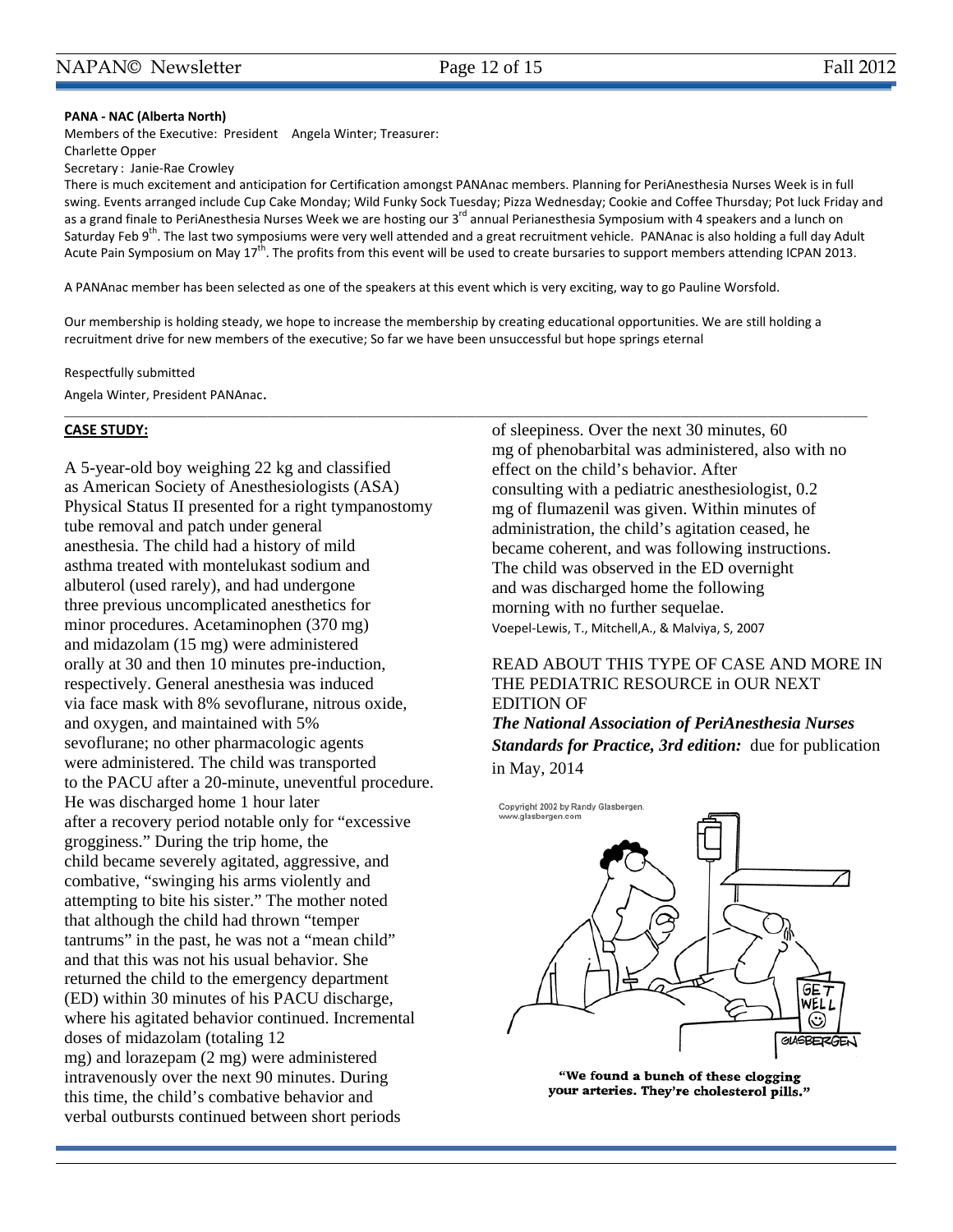#### **International Conference for PeriAnesthesia Nurses (ICPAN)**



In 2008, during an annual meeting of the British Anaesthetic & Recovery Nurses Association (BARNA), several international nurse colleagues socialising in a London pub began to discuss the possibility of hosting a collaborative global conference that would include participation from other associations. The Past President of the American Society of PeriAnaesthesia Nurses (ASPAN) and the BARNA Chairperson agreed to give this idea a try. In early 2009, the ASPAN Past President contacted the President of the National Association of PeriAnesthesia Nurses, Canada (NAPANc) and the Chairperson of the Irish Anaesthetic & Recovery Nurses Association (IARNA) to inquire if each would be interested in creating an International Conference for PeriAnaesthesia Nurses (ICPAN). The response was a resounding "YES!" A first meeting was held during the April 2009 ASPAN National Conference in Washington, D.C., and exploratory planning began.

Amazingly, just a short time later, the first ICPAN was hosted by NAPAN© in Canada's largest city, Toronto. The 2011 organising committee, comprising volunteer chairpersons from the four associations, was eventually augmented by newly found international colleagues through extensive virtual outreach. The enthusiasm and anticipation surrounding this event was incredible! In October 2011, over 500 eager delegates and exhibitors arrived from all corners of the globe to attend. The dream of uniting global perianaesthesia / anaesthetic and recovery nursing practitioners was realised and embodied the inaugural conference slogan, "Many Practices … Just One World." Today, a fledgling ICPAN organisation exists with more professional nursing organisations and colleagues becoming involved, each working toward establishment of an enduring collaborative global networking group.

# Converging Practice ~ Celtic Style

It is extremely fitting that the Irish Anaesthetic and Recovery Nurses Association (IARNA) will host the next ICPAN, as 2013 has been named ["The Year of the Gathering."](http://www.icpanconference.com/index.php/the-gathering/) Our "gathering" of delegates, from all areas of perianaesthesia/anaesthetic and recovery nursing, will meet at City West venue just outside Dublin City. Following the huge success of the 2011 Inaugural Conference in Toronto, Ontario, Canada, exhibitors and potential delegates are already actively seeking information and are quite excited that we will host in Ireland's capital.

The medieval city of Dublin eagerly extends a warm welcome to delegates from across the globe! As a rising star in the worldwide stage of meeting and conference destinations, Dublin is an exciting, safe and inspirational city that naturally combines contemporary and historic, modern and traditional, and all with a characteristically laid back Irish quality. A dedicated multinational organising committee is preparing an exciting educational programme which reflects current trends in perianaesthesia nursing. The Irish people are renowned for "having the craic" (having fun), so we are planning a lively social programme to keep you entertained during leisure time. This website will be the central point for information and communication, so please revisit regularly and 'Like' our Facebook page for details of the conference. Céad Míle Fáilte go hÉirinn (A hundred thousand welcomes to Ireland)!

Ann Hogan, IARNA Chairperson



To Register: [http://www.icpanconference.com](http://www.icpanconference.com/) 

Let's keep the sharing happening internationally by having a great show from Canada.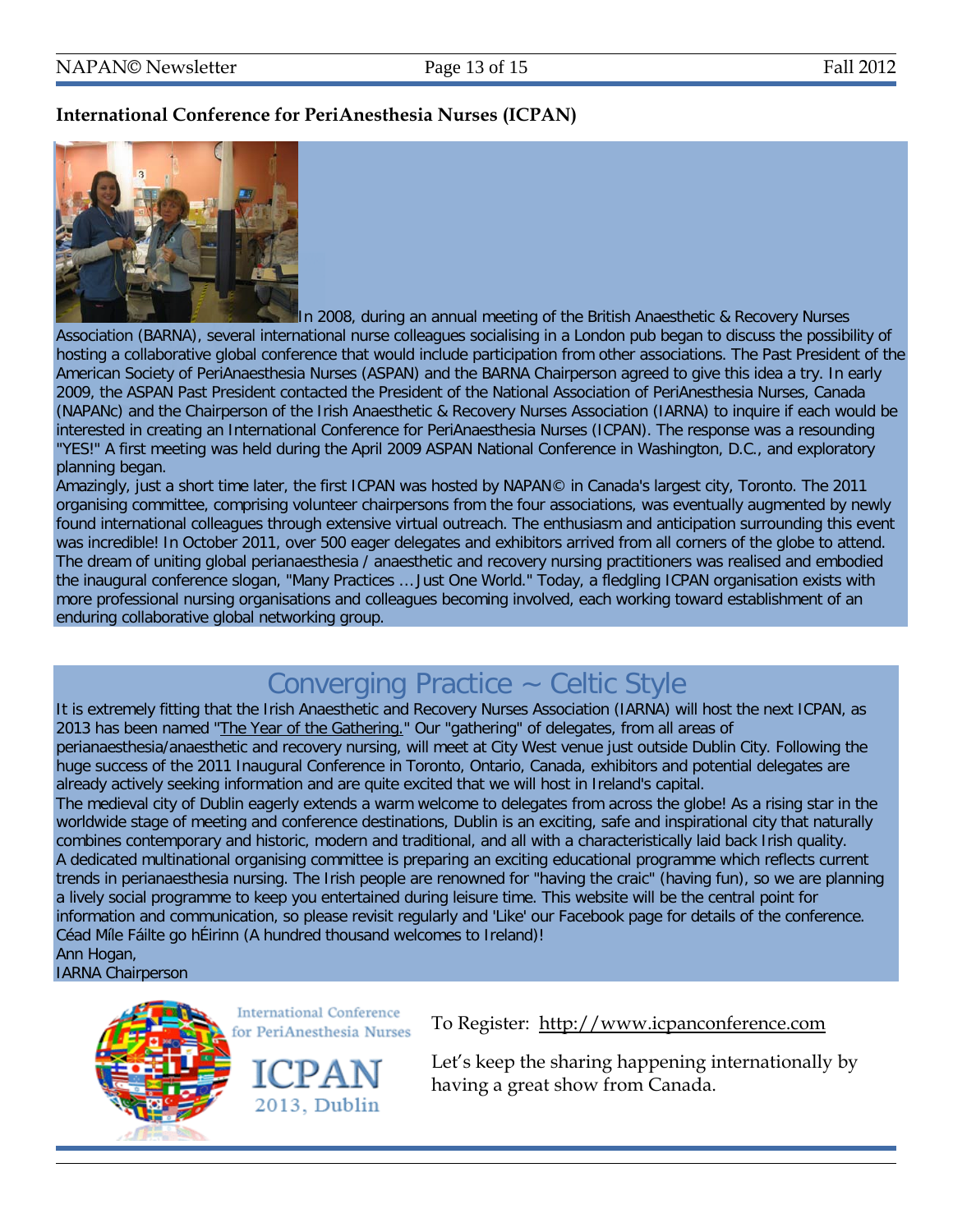

#### **PeriAnesthesia Nurses Certification:**

For Registered Nurses working in PreAdmission, Day of Surgery, Phase I, Phase II or Extended Observation areas. Environments include: PACU, Day Surgery, PreAdmission, Interventional Radiology, Endoscopy, Out of Hospital offices and surgical centres, including Oral Surgery, Plastic Surgery, and any other area where Anesthesia is administered to patients for the purposes of a therapeutic intervention (invasive or non-invasive)

The development of the Certification Examination with the Canadian Nurses Association (CNA) is underway! Over 50 volunteers (PeriAnesthesia Nurses from across Canada) have generously donated their time and have committed to this task.

In the fall of 2012, volunteers travelled to Ottawa to develop competencies over a 5 day period. This not only requires that these generous volunteers give of their time, but they will also have travel and accommodation costs to recover.

There will be many other expenses incurred by our Volunteers. Won't you assist them with their financial obligations so that they may concentrate on developing our Certification Examination?

All donors to this cause will be recognized in the NAPAN© newsletters, on this website (see list below), and in the Certification Study Guide. Receipts for all donations will be issued.

To see information regarding Certification, please go to this link: [Certification for PeriAnesthesia Nurses of Canada](http://www.napanc.org/education/certification-examination)

To read more about donations for Certification, please read this letter: [NAPANc Letter to Donors for Certification.](http://www.napanc.org/assets/Forms/NAPANc%20Letter%20to%20Donors%20for%20Certification%20Fundraising%20Final.pdf)

To donate money or other valuable items (hotel accommodation, travel vouchers i.e. train, bus, airline, gasoline vouchers, food/restaurant vouchers, etc.) please print the following form and mail or fax to the address indicated: [NAPANc Certification Donors](http://www.napanc.org/assets/Forms/NAPANc%20Certification%20Fundraising%20Donor%20Pledge%20Form.pdf)  [Pledge Form](http://www.napanc.org/assets/Forms/NAPANc%20Certification%20Fundraising%20Donor%20Pledge%20Form.pdf) or purchase a [Mountie Bear](http://www.napanc.org/assets/Publications/Mountie%20Bears%20Advertisement.pdf) or [T-shirt](http://www.napanc.org/assets/Publications/T-Shirt%20Advertisement.pdf) from our recent Inaugural International Conference (click on the link provided to order yours). Proceeds will go towards Certification expenses. *Thank you in advance for your generous donation!* 

#### **NAPANc would like to thank the following** *Donors for Certification of PeriAnesthesia Nurses of Canada* **for their generous contributions Most Recent Donations, 2012**:

Mariola Brady, Mary Lou Drescher, Sue Kroes, Lya Lamb, Alain Vienneau, Janet Shaughnessy, Laura Van Loon, Paula Ferguson, Thao Le

Department of Anesthesia, Health Sciences Centre, St.John's NL; Dawson & Associates, Marketing Services, Kitchener, Ontario

PeriAnesthesia Nurses of British Columbia (PANBC); PeriAnesthesia Nurses of Alberta: both North and South Chapters (PANA-nac and PANA-sac)

PeriAnesthesia Nurses Group of Sasketchewan (PANGS); Manitoba Association of PeriAnesthesia Nurses (MAPAN)

Ontario PeriAnesthesia Nurses Association (OPANA); Quebec PeriAnesthesia Nurses Association (QPANA)

PeriAnesthesia Nurses of New Brunswick and Prince Edward Island (PANNB/PEI)

Association of Nova Scotia's PeriAnesthesia Nurses (ANSPAN) *and the proceeds from the Silent Auction at the 11th National Conference, 2012*